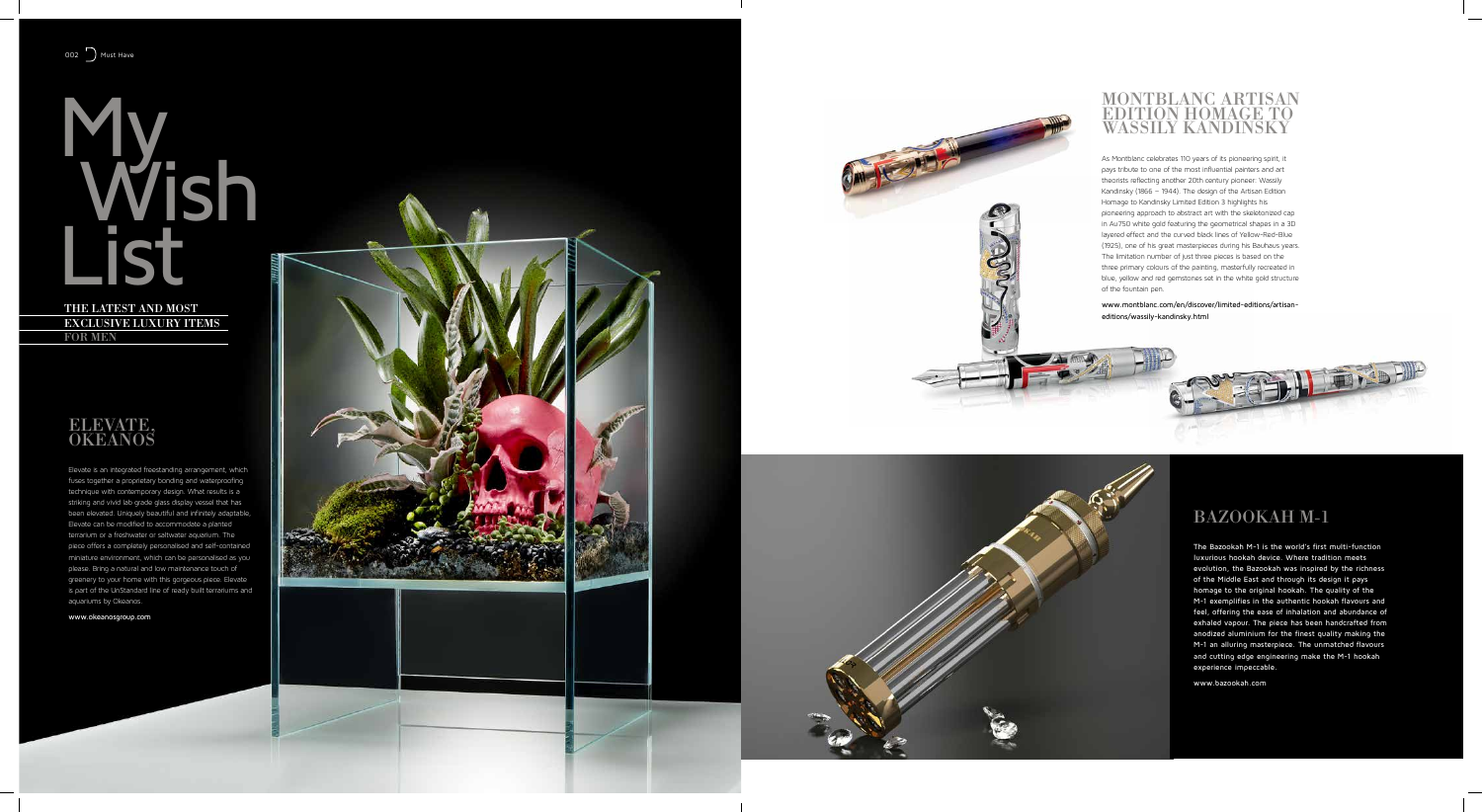## CEDES Milano, Mr Porter

Mr Porter is the award-winning global retail destination for men's style, combining the best international menswear with editorial content. The site sells over 300 leading international brands, with content and new products added weekly. Now, it has launched CEDES Milano. Based in the historic Navigli district of Italy's style capital, CEDES Milano draws on the expertise of master craftsmen to create elegant lifestyle goods. Handmade from beautiful natural materials such as mother-of-pearl, horn and bamboo, each design is entirely unique. MR PORTER will carry an edit of 9 products from the brand with more to come throughout the season. The perfect one stop shop for all your personal and gifting needs.

www.mrporter.com/mens/designers/cedes\_milano





#### BEOPLAY A2 ACTIVE



### Balthazar, MB&F

#### Bohème, BOCA DO LOBO

Balthazar is a sophisticated and imposing high-precision robot clock displaying jumping hours, retrograde seconds and a 35 day power reserve. Weighing in at over eight kilograms and standing nearly 40 centimetres tall, Balthazar is composed of 618 beautifully finished, micro-engineered components. Rotate his torso 180 degrees and discover a terrifying Balthazar, along with a dual hemisphere moon phase indicator that should help you anticipate the evolutions of your mood. To quote Darth Vader in Star Wars, "If you only knew the power of the dark side." Moving higher still to Balthazar's "brain" under the polished glass dome, we find the precision regulator of the clockwork. The animated balance constantly oscillates to let you know that while he may be standing still, Balthazar is always calculating.

www.mbandf.com/en/machines/co-creations/balthazar

The Tom Ford Private Collection is an exclusive edition of sunglasses and optical frames that offer the epitome of style for its wearers. With a range of chic styles available, each piece has been based on eyewear that Mr Tom Ford himself wears everyday. The stunning TOM N.6 pair is available in Rose Gold/Brown or Black. The highest grade Japanese titanium has been selected for use, due to its ultra lightweight and sleek look. Special photochromic lenses darken and lighten automatically, depending on the light conditions, to ensure the perfect amount of eye protection. The lenses are made in Japan and offer 100% protection against UV rays.

#### www.tomford.com/tom-n.6/FT0489-P.html



Bohème embodies the spirit of true adventurers who choose to live an unconventional lifestyle and aim to achieve what is accessible only to a few people. This rare and exceptional jewellery safe distinguishes itself for the haute craftsmanship and hyper-refinement in its essence, following a new hyper-luxury trend. With special compartments to guard jewellery and precious liquids, watch-winders to exhibit watches and humidors for cigars, Boca do Lobo's new Private Collection home safe explores rarity and beauty in a contemporary way and will certainly be the star of your luxury closet. Bohème is the perfect house safe for the avant-garde traveller who worships exceptional luxury objects. This unique piece will guard the most precious secrets of the wildest adventures for years and years to come.

www.bocadolobo.com

Let the music flow wherever you are. Beoplay A2 Active is designed to go anywhere and is built to be splash and dust resistant. At only 1.1 kg, it's light on the go but can easily withstand the ruggedness of everyday life. The piece comes with a choice of two short straps, which are both included in the box, so you can choose which one best matches your style. With up to 24 hours of battery life, Beoplay A2 Active will provide your adventures with a soundtrack that makes the moments last. Its USB-C smart charging system will adapt the speed to match the capacity of the USB charger you are using, and with less than 3 hours to recharge, your speaker will quickly be ready for the next adventure.

www.beoplay.com/products/beoplaya2active



## TOM N.6, TOM FORD